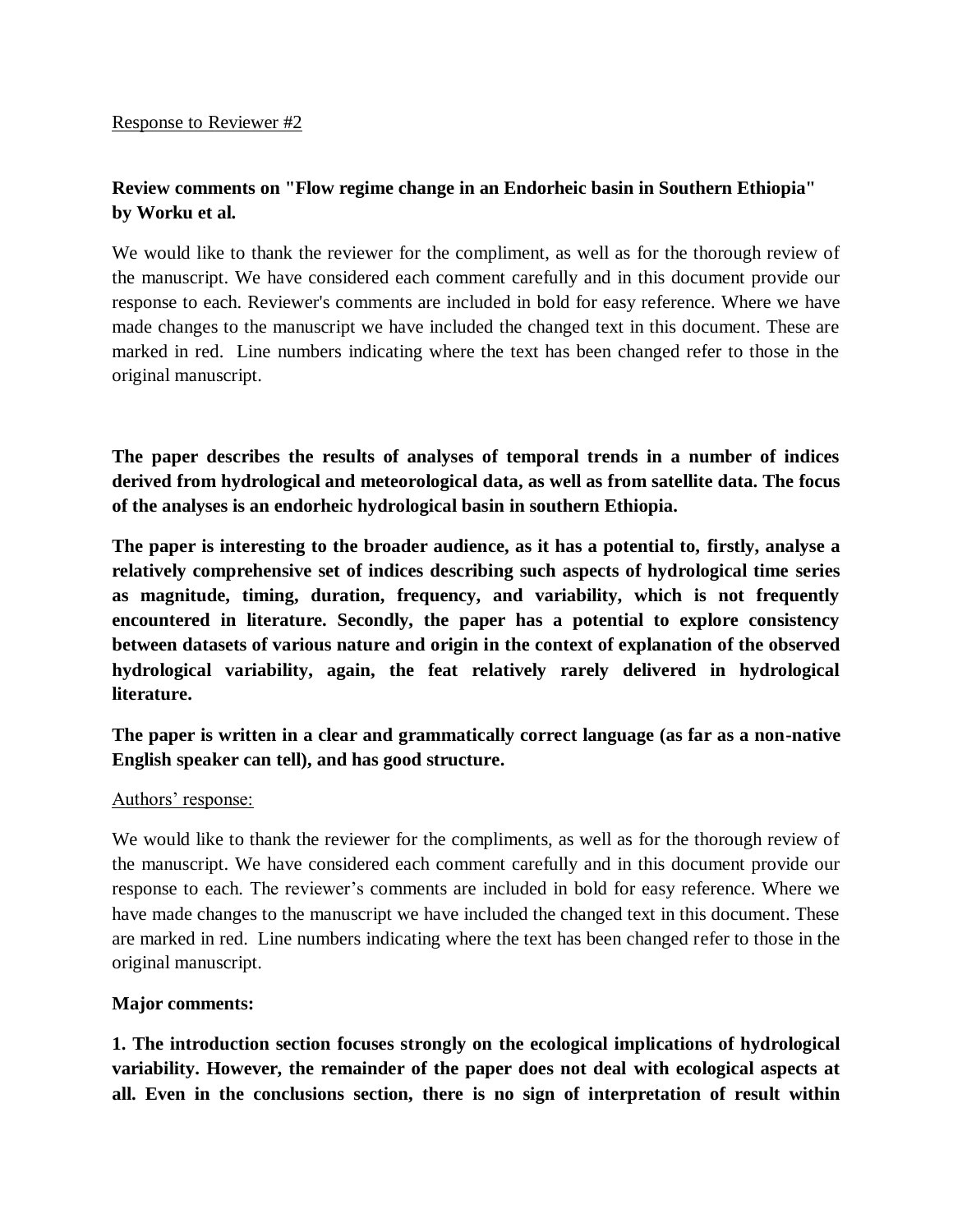**ecological or hydro-ecological context. This imbalance has to be adjusted. I would suggest the introduction is re-focused on aspects of hydrological change and consistency between data sources, and the ecological meaning and role of indices is kept to the minimum.**

#### Authors' response:

The natural flow regime characteristics and changes are often applied for the analysis of wellbeing of the ecosystem (ecology). It was our intention to highlight this in the introduction. However, we agree that this goes beyond the scope of the paper, and we have reduced the discussion in the introduction, notably in the paragraph from line 16-24 on page 1303. This paragraph has been reduced and rephrased to place less emphasis on the ecological aspects. The remaining sentence of the paragraph has been joined with the previous paragraph:

These changes will result in changes to hydrological characteristics such as magnitude, duration, timing, frequency and rate of change of flow rates, and it is important to study these as they provide indication of the wellbeing of the riverine ecosystem (Lytle and Poff, 2004).

**2. Similarly, the focus of the introduction seems to be on description of variability and heterogeneity, while the paper presents mostly results of analysis of change (trends), and the only aspect of variability and heterogeneity is presented in the form of homogenous regions. Again, this imbalance should be adjusted.**

#### Authors' response:

We have, as suggested in the previous comment, shortened the introduction. To focus more clearly on the work presented in the paper we have amended the sentences, replacing the words variability with change/trend.

**3. On the basis of the analyses of 20-year of data, the authors detect the rising trend in Lake Turkana water levels. They attempt to explain it through the land cover change, and attribute fluctuations around trend to shorter-term variability (in abstract: "The long term trend of the increasing levels in lake Turkana is related to these trends in dry season flows, while shorter term fluctuations of the lake levels are attributed primarily to anomalies in consecutive wet and dry season rainfall"). Importantly, looking at Fig. 5, the overall trend is likely a residual of the decade-scale fluctuations, and to explain it, one would need to explain these fluctuations first. There is an attempt to do so in section 3.4, summarised by statement in conclusions that "Multi-annual fluctuations in lake levels were related to periods of drought or anomalously wet rainy seasons" but this is not quantitatively illustrated. Perhaps if the authors plotted and analysed running average rainfall or used a method of rainfall time series analysis accounting for persistence of anomalies (e.g. cumulative rainfall departure), the relationship between lake levels and hydrological inputs would be clearer. The statement that the LULC has any influence on lake levels can be only**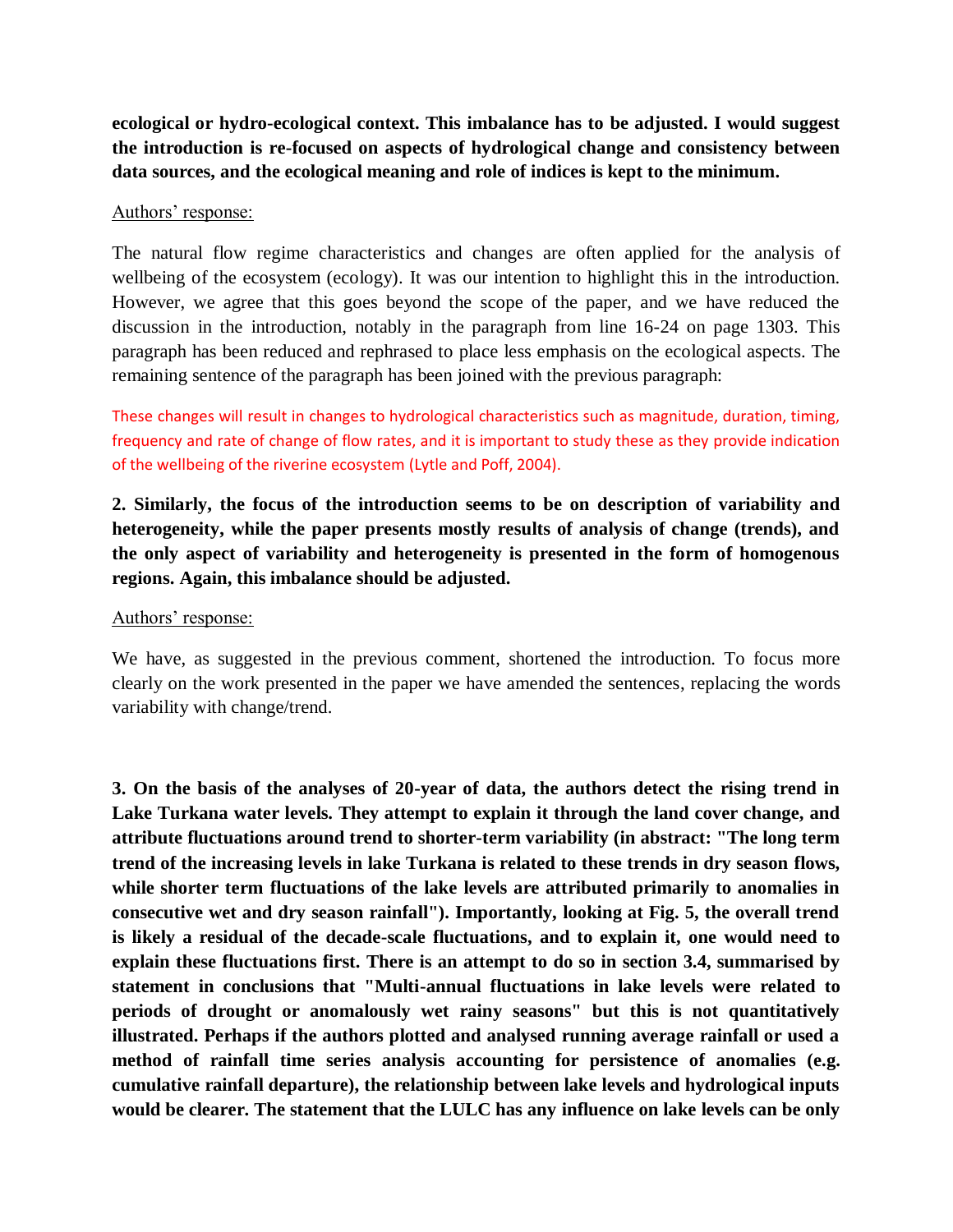**justified after analysis of residuals of a quantitative relationship between rainfall/evaporation and lake water levels, or by analysis of sensitivity of lake water levels to dry season flows (i.e. showing that quantitatively, the increase in dry season flows is indeed of magnitude that could explain the rising water levels). This, however, has not been quantitatively done. The last part of the statement "changes in land use and land cover in the humid parts of the basin, which have led to changes in the hydrological processes, resulting in [increased] dry season flows, and subsequently to a rising trends in Lake Turkana" is thus not really supported by the data and analyses.**

#### Authors' response:

We have extended the analysis with a quantitative analysis of the rainfall residual and plotted these against lake level fluctuations to show whether multi-annual fluctuations in lake levels were related to periods of drought or anomalously wet rainy seasons. This has been added to Fig. 5, showing monthly cumulative rainfall departure plotted against lake level. This shows that fluctuations in the lake levels are closely related to the cumulative rainfall departure. The analysis of Lake level fluctuation versus cumulative rainfall departure has been included in sections 3.4, 4.1 and 4.2.

The following sentence is added in section 4.1 to clarify:

Although the declining lake levels are not matched by the inflow trend (Fig. 6), the value of the consecutive cumulative rainfall departure (calculated as the cumulative of departure of rainfall from the mean value) does show a clear decline during this period, as shown in Fig. 5. The relatively short period for which the results of Abera, 2012 were available meant that a reliable analysis of trends could not be carried out.

The following sentence is added in section 4.1 to clarify:

However, consecutive high or consecutive low rainfall seasons could be seen, leading to consecutive seasons with increase/decrease cumulative residual rainfall. With the exception of the first period in Fig. 5 it can be seen that the pattern of the cumulative residual rainfall matches the seasonal lake level fluctuations (see Fig. 5).

**4. There is a lack of agreement between various datasets in terms of direction of trends. While the authors clearly present this lack of agreement, they fail to critically discuss the possible causes. There is no discussion on quality and possible errors of the methods underlying the analysed data. For example, there is no discussion of potential errors arising from composing a time series of satellite data derived from various platforms, neither for lake levels, nor for LULC. Particularly the LULC dataset is a questionable one - both maps were derived globally by different analysts, using platforms of different resolution, and different LULC classes. Is there any independent data/information source to confirm that**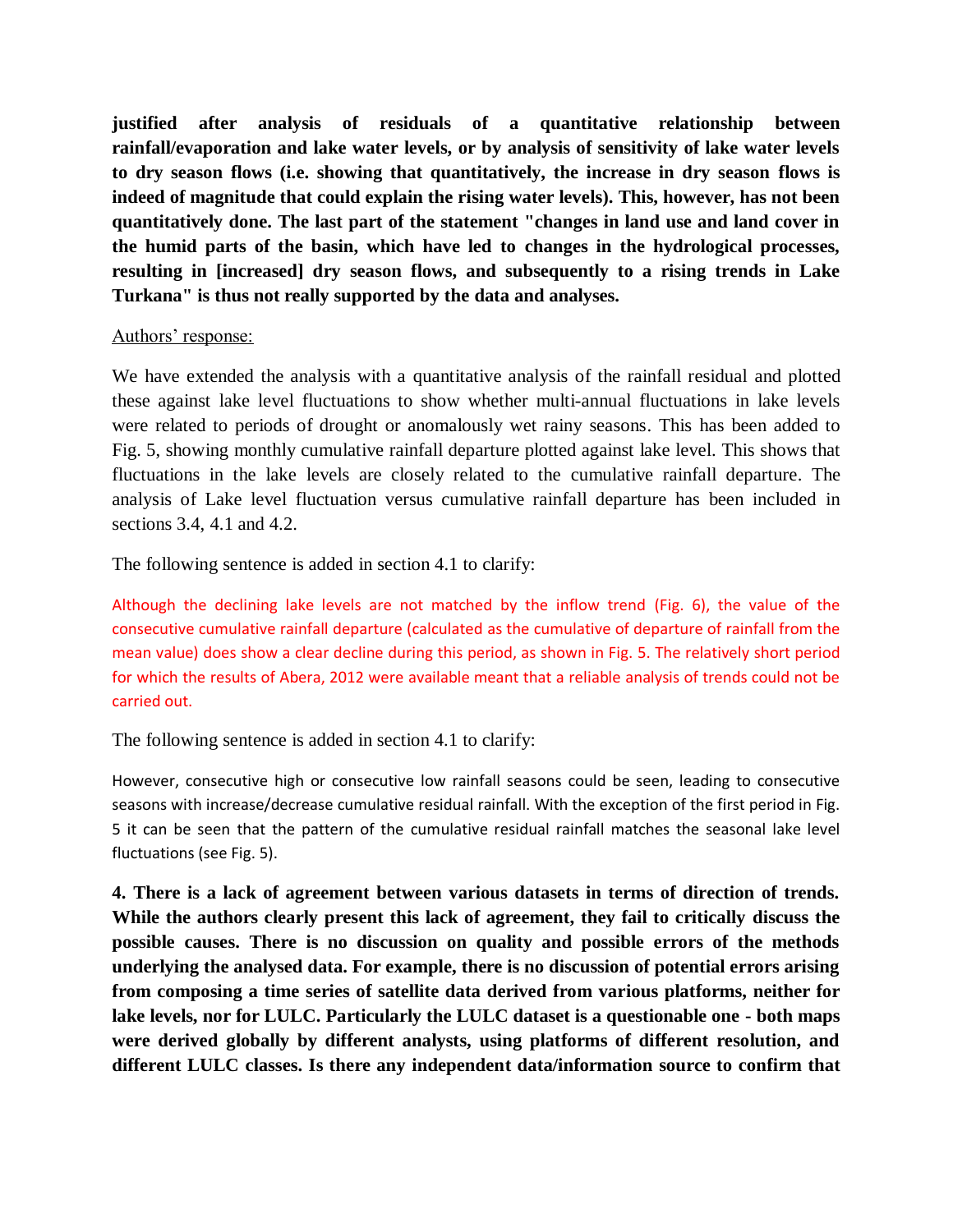# **the dramatic transformation of LULC detected using these datasets in the area is real, and not an artefact of the datasets?**

### Authors' response:

This comment was also made by the first reviewer, and we agree that the consistency of the land cover maps is an important issue. In the revised manuscript we have included additional detail on how the land cover information was validated to the extent possible. The following clarification was added to section 2.

The two original land cover maps differ in sources of satellite data, resolution and processing algorithms. This could lead to erroneous interpretation of land use change between the two periods. A limited validation of the LULC maps was carried out through site visits to areas that remain unchanged in the two maps (water area, bare land and highland forest areas), and a good agreement was found with the classes shown in the two maps, though there were some small differences in area coverage. Additionally the changes in LULC found in the maps corroborated with changes in land use reported in other basins in Ethiopia (Rientjes et al., 2011).

**5. The analysis of hydrological and meteorological indices underlying the paper is comprehensive, but the results are not presented adequately. For example, for streamflow, the authors present but a table summarising the number of stations showing trends. This is not very informative. It would be much more beneficial to present graphics showing spatial location of stations, mean value of indices and magnitude and significance of trends.**

### Authors' response:

Again this comment was raised also by the first reviewer. To improve the interpretation of the geographic distribution of stations with positive/negative trends, we have included a map of the stations. The symbols on the map show the direction of the trend, as well as if this is significant. As it is difficult to include symbols for all 17 indicators, we have grouped indicators showing trends in low flows and in high flows. We have included this as an additional figure, as Fig 1 has been updated in response to the following comment to indicate the availability of data at stations. This additional figure is included in this response (see figure 1C) as well as in the revised manuscript.

**6. The significance of trends was tested using Mann-Kendall test. Autocorrelation is usually strong in the climate and hydrological data and it increases chance of "false positives", i.e. detecting trend while in fact there is none. To account for autocorrelation either pre Whitening (Storch 1995), modified MK test (Hamed and Rao, 1998) or boot strap version**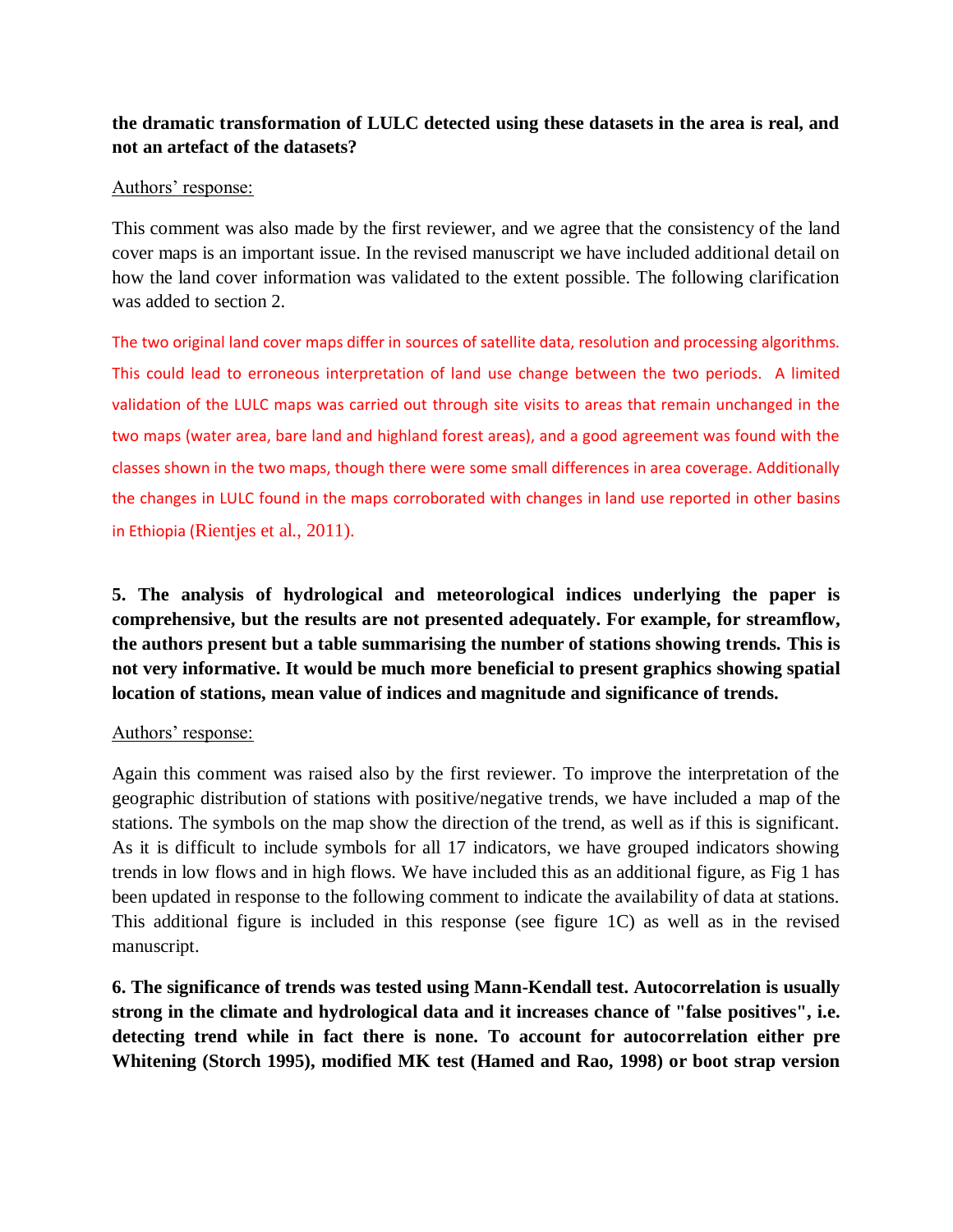## **of MK test should be used. Was autocorrelation tested for? How was the influence of autocorrelation in data on the significance of trend accounted for?**

#### Authors' response:

We agree that autocorrelation is important and should be considered in the trend test. We have analysed data quality for randomness (by run test), independence or persistence (through a test of autocorrelation), and consistency check (through the double mass curve test). We used only those stations which fulfil these tests. Yue and Pilon (2004) have compared the power of the MK and bootstrap-based MK tests for trend analysis. Their finding showed that with serially uncorrelated data, the MK and bootstrap-based MK tests, which consider the tie in the data, have the same power. Many have revealed that, there is a risk of underestimating the real trend if we apply pre-whitening or the modified MK test for data that is serially uncorrelated (Yue and Wang, 2002; Yue et.al., 2002b). We did autocorrelation test and used only those stations with uncorrelated data for trend analysis, hence, we believe MK test is acceptable. We have added a phrase in the revised manuscript in section 2.4.1 (in the revised manuscript this is section 2.5.1) to clarify.

This test applies to serially independent data and was applied only to stations found to be serially uncorrelated in screening the data

**7. The authors use low- and high pulse counts as an expression of flow variability. This is somewhat unorthodox measure of variability, and probably strongly correlated to measures of frequency of events. In fact, the measures of duration, frequency and variability as presented in table 2 are probably highly correlated. While it is entirely justifiable to have such a high variety of indices in a hydro-ecological study, in the study reported in the paper, all these indices create superfluous information. Perhaps it would be beneficial to scale down the detail of the study at the benefit of more clarity in interpretation of results, i.e. present one or two indices in each of the categories.**

### Authors' response:

Indeed we agree that in the IHA there are many indices (67 in total) that may be highly correlated. The 29 we selected were selected as these emphasise the hydrological characteristics of the basin, but as the reviewer suggests some may be superfluous in the context of the present analysis. In the revised manuscript we have reduced to 17 indices, focusing on those that are important for the magnitude trend analysis. We selected only two indices in the categories for timing, duration, frequency and flow variability. The 17 selected indices are listed in Table B below. The manuscript has been revised throughout to reflect the reduction in indicators considered.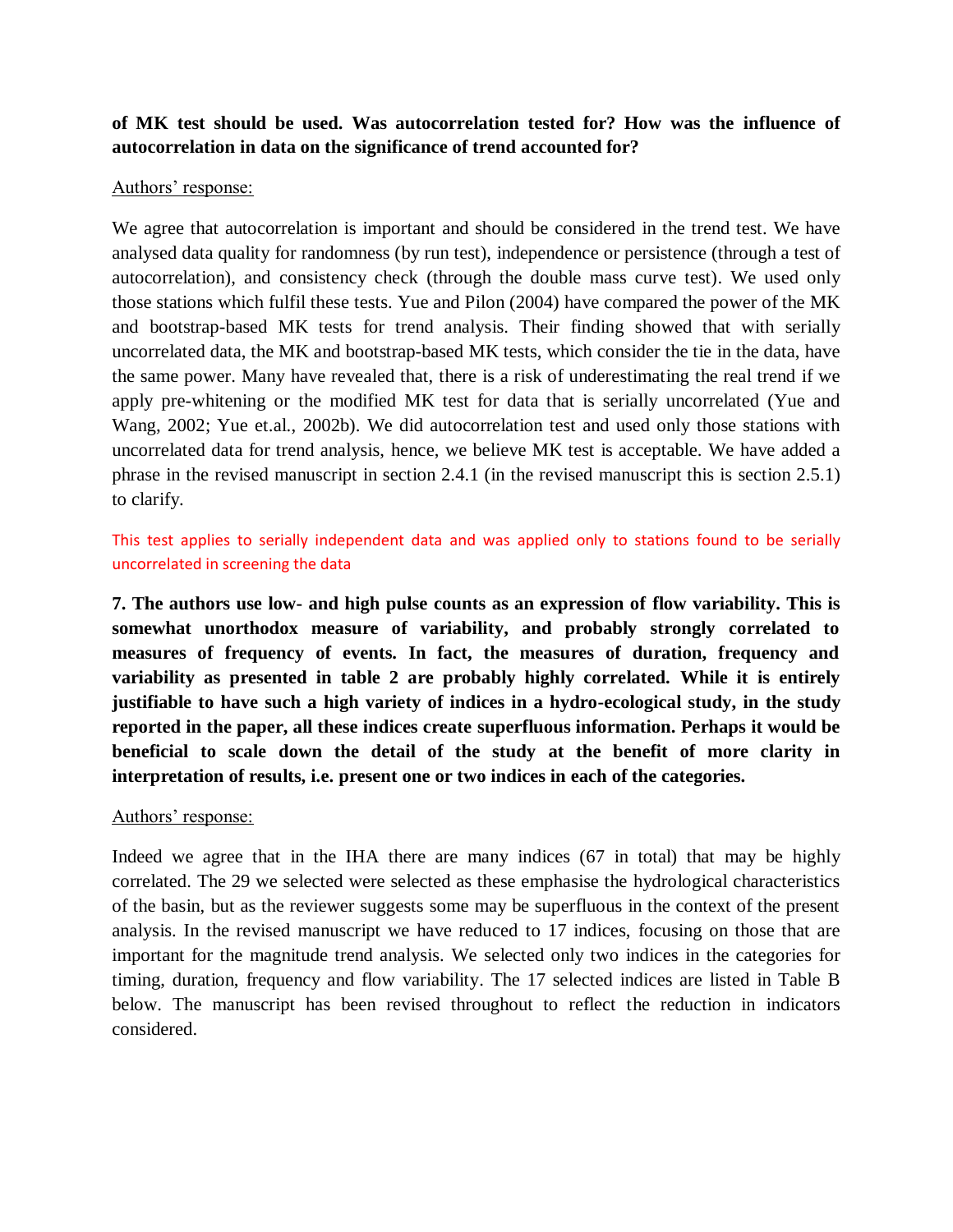**8. Section 3.2 Changes in climate variability does not address the issue of climate variability at all. Rather, it describes changes in several metrics of climate that reflects extrema.**

### Authors' response:

We have changed the title of section 3.2 to better reflect the content:

#### 3.2 Changes to precipitation, temperature and evaporation

### **Minor comments:**

**1. Is there a difference between metrics, parameters, indicators and indices as used in the paper? If so, it should be expressed clearly and these terms should be used consistently depending on their meaning. If not - perhaps one term only should be used. "Magnitude, timing, duration, frequency and variability" are characteristics not metrics.**

#### Authors' response:

We have updated the manuscript to consistently used characteristics for the characteristic; magnitude, timing, duration, frequency and variability.

# **2. p. 1302 line 3: "Although this data has not been validated against observed data in the basin due to the lack of measurements from for example flux towers (Trambauer et al., 2013), it can be applied for detecting trends." What is the basis for stating that?**

### Authors' response:

Thank you for the comment. As shown by Kim, et al. (2012) and Mu et al. (2011), the MODIS 16 actual and potential evapotranspiration have variable performance from region to region. The research showed that they performed poorly in grassland and in arid area, whereas, performed well on forest land as validated with data of ground measurement of flux tower. But, this accuracy may not affect the trend of the data as the validation accuracy is affected spatially than temporal. In this perspective, it can be used to detect trends at a given place irrespective of its magnitude. We used as independent indication of trend of evapotranspiration which can give evidence on natural flow regime and land use land cover change by detecting the statistical trend without focusing on magnitude.

### **Editorial comments:**

# **1. p. 1302 line 3: "... climatological fluxes such as precipitation, evaporation and runoff ..." runoff is not a climatological flux.**

### Authors' response: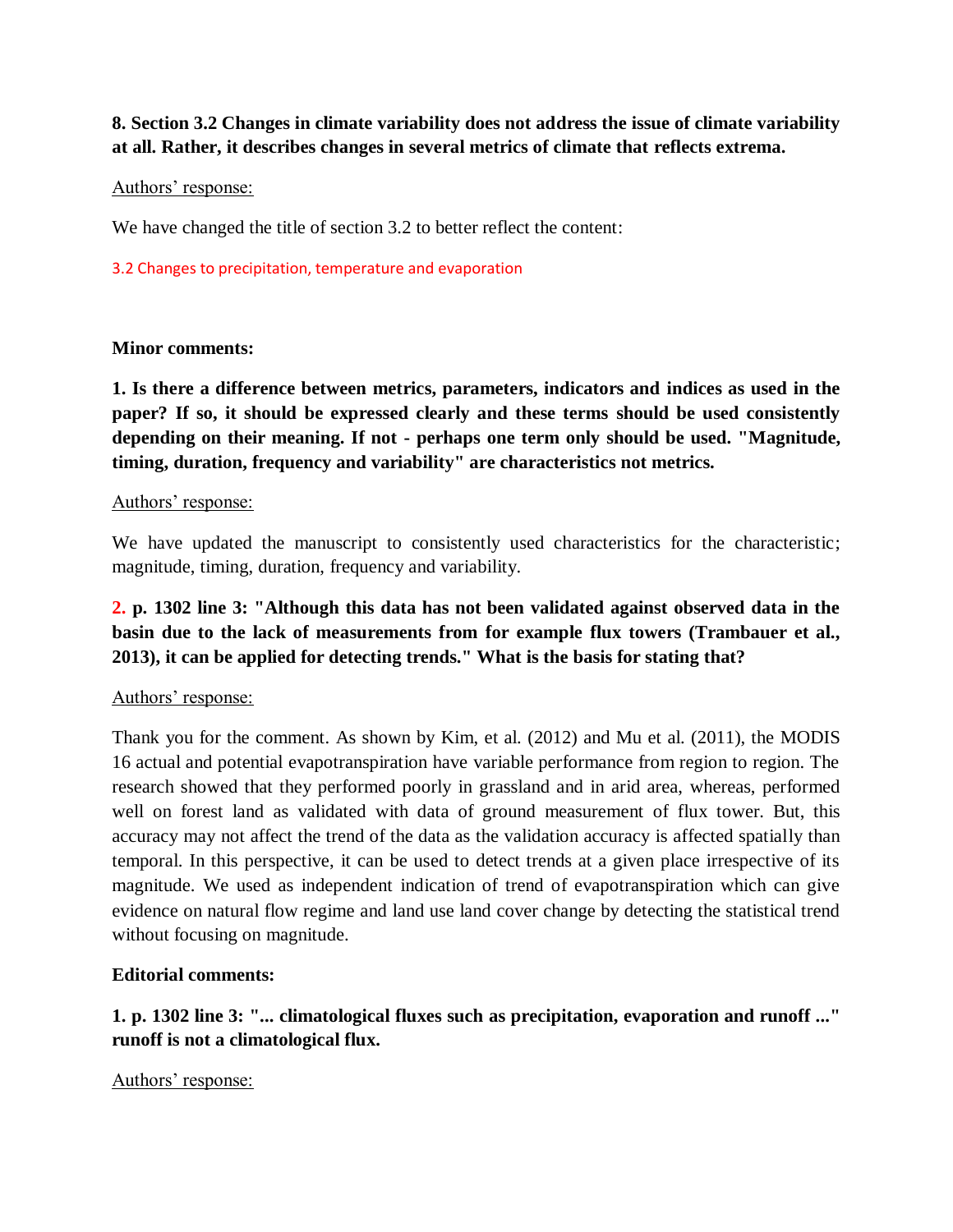We have rephrased this as:

climatological fluxes such as precipitation and evaporation as well as runoff

**2. ibid.: "... Sensitive to change in fluxes ... resulting in variability ..." Although "change" is not used here in the meaning of "long-term change", I would suggest rephrasing to avoid confusion around change vs. variability.**

#### Authors' response:

We have rephrased this as:

sensitive to variation in fluxes such as precipitation and evaporation and runoff fluctuation, resulting in variability of river flows as well as of water levels in end-point lakes that are often present.

# **3. p. 1302 line 8 - can something be relatively pristine? It is either pristine, or not. The second part of the sentence does not have any relevance to the first part. Please rephrase.**

#### Authors' response:

The sentence has been revised and split into two:

Little water resources infrastructure has been developed in the basin to date, and it is considered pristine. The basin is endorheic and is the main source of flow to Lake Turkana in the East-African rift valley.

**4. p. 1302 line 9 here and elsewhere "increasing trend" is a very confusing expression. It describes a trend that is getting stronger and stronger in time. I don't think the authors mean this. Perhaps they should use "positive trend".**

#### Authors' response:

We have revised the manuscript throughout to use "positive trend".

### **5. p. 1302 line 11 - the reader does not know at this stage which metrics were tested.**

#### Authors' response:

We have revised this as the five groups of hydrological characteristics (see also previous comment on the consistent use of metrics and characteristic:

Of the five groups of hydrological characteristics in the IHA (magnitude, timing, duration, frequency and variability),

### **6. p. 1302 line 15 "The impact ..." which impact?**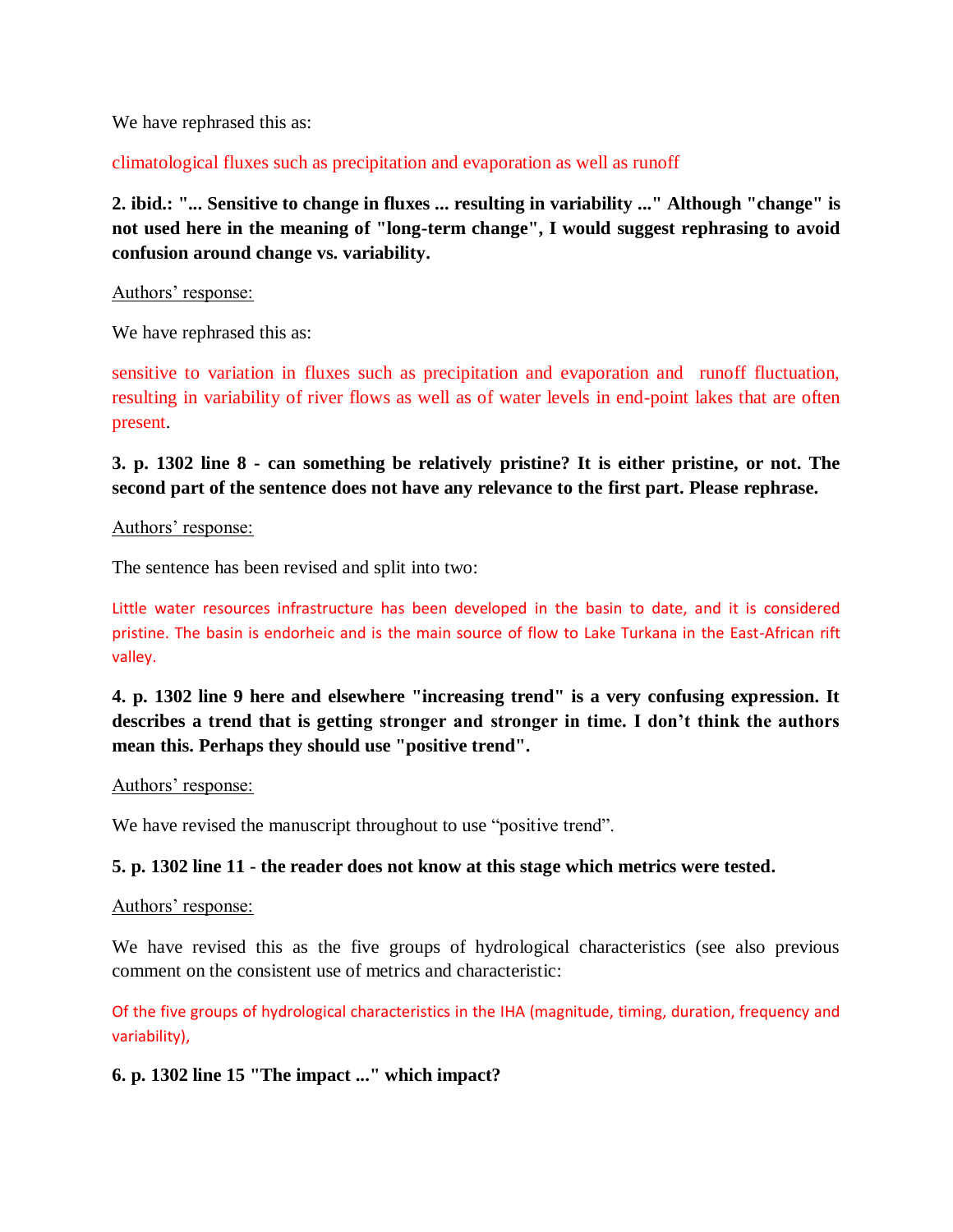Authors' response:

We have rephrased this to clarify

The change in the basin hydrology is…

# **7. p. 1304 line 19: "the model" - IHA is not a model. It is a software package, isn't it? Please clarify the use of "model", or change "model" to "software"**

Authors' response:

We have rephrased this in the revised manuscript as "IHA software" instead of "IHA model."

**8. p. 1305 line 12 - "We analyse ..." My impression was that IHA was used as a tool to derive indices describing NFR. The authors do not use it to "identify driving forces". In fact the driving forces are identified by the authors only in qualitative terms, using qualitative interpretation of fragmentary information.**

### Authors' response:

We agree that the IHA were used only to analyse the hydrological indices to describe the NFR. We have rephrased the sentences:

We analyse the temporal and spatial characteristics of the NFR change using the IHA and identify the driving forces of these changes..

## **9. p. 1306 line 10 - "not sufficient" - perhaps better "poor"**

## Authors' response:

Changed as suggested.

# **10. p. 1306 line 11 - "five homogenous regions" at this point leaves the reader baffled. Perhaps mention that you will describe the methodology later.**

### Authors' response:

We have added a comment that this will be explained:

Five homogenous regions were determined (see Fig.1b; the derivation of these five regions will be described in the methodology),

# **11. p. 1306 line 16 - "unequal" - perhaps better "uneven"**

Authors' response: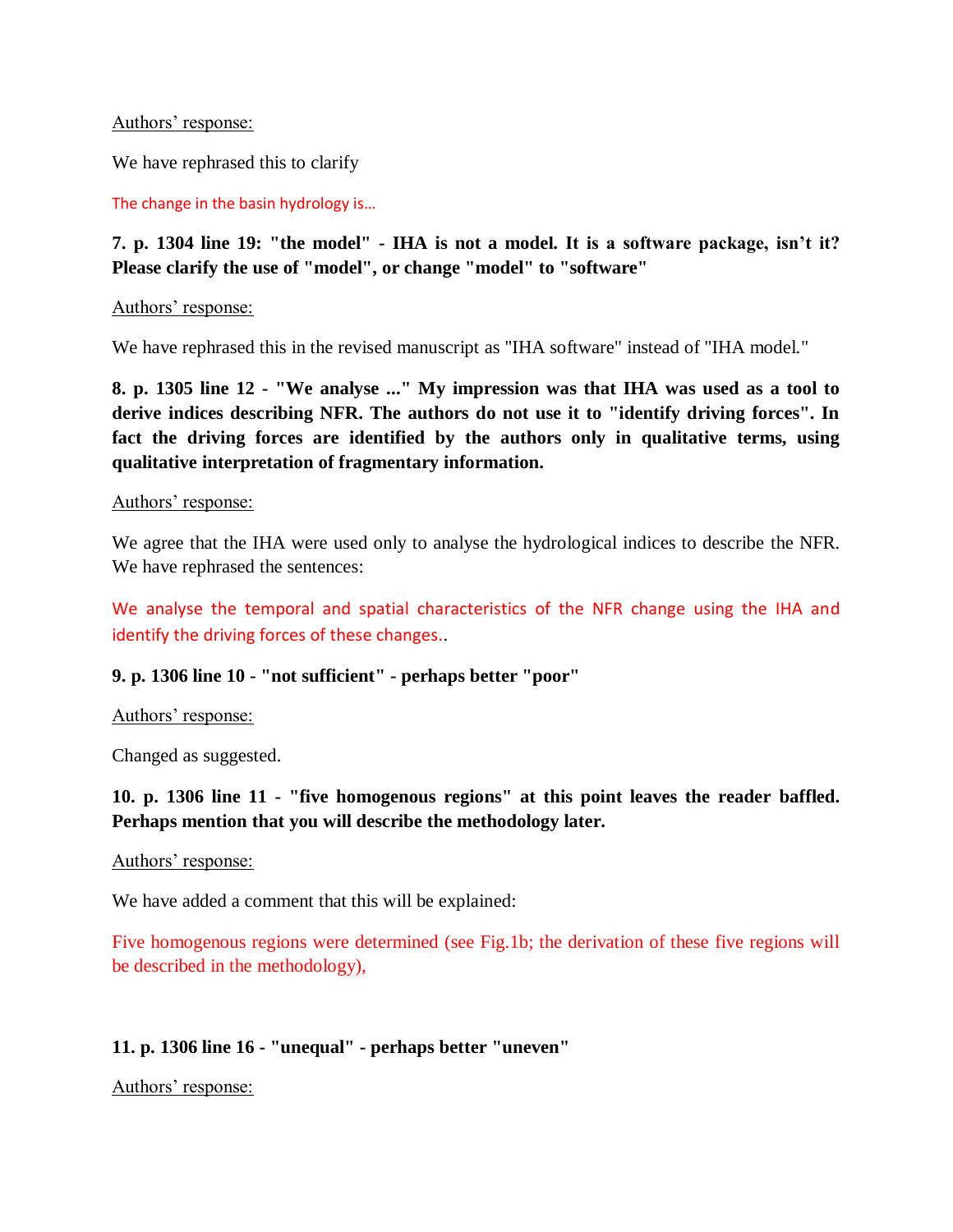Changed as suggested

**12. p. 1306 line 20 - "we have identified stations with adequate data quality in terms of randomness, trend, persistency and homogeneity" - confusing statement - randomness, persistency of trends are not characteristics of data quality. What do the authors mean?**

### Authors' response:

We have rephrased the sentence as:

As with the streamflow data, we have identified stations with good quality data after testing the data for randomness, persistence (independence) and homogeneity

### **13. p 1308, line 5 "delineated" - perhaps better "divided"**

Authors' response:

Changed as suggested

**14. p 1308, line 7: "The identified regions are reasonable when verified from physical characteristics such as topography, land use land cove and climate." perhaps better identified regions correspond to ..." or coincide with ...**

#### Authors' response:

The sentence has been rephrased as:

The identified regions coincide with physical characteristics such as topography, land use land cover and climate.

**15. p 1308, line 16: "The natural flow regime ..." perhaps better "The natural flow regime is analysed based on metrics characterising flow magnitude, seasonality, duration, frequency of events and variability"**

Authors' response:

Sentence has been changed as suggested.

**16. p 1309, line 5: "structures for water resource development" are not human activities, but results of such.**

#### Authors' response:

Sentence has been rephrased and shortened.

Drivers that could affect natural flow regimes are mainly climate variability and human activities such as construction of water retention structures (Beavis *et al.*, 1997), deforestation and clearing of land cover,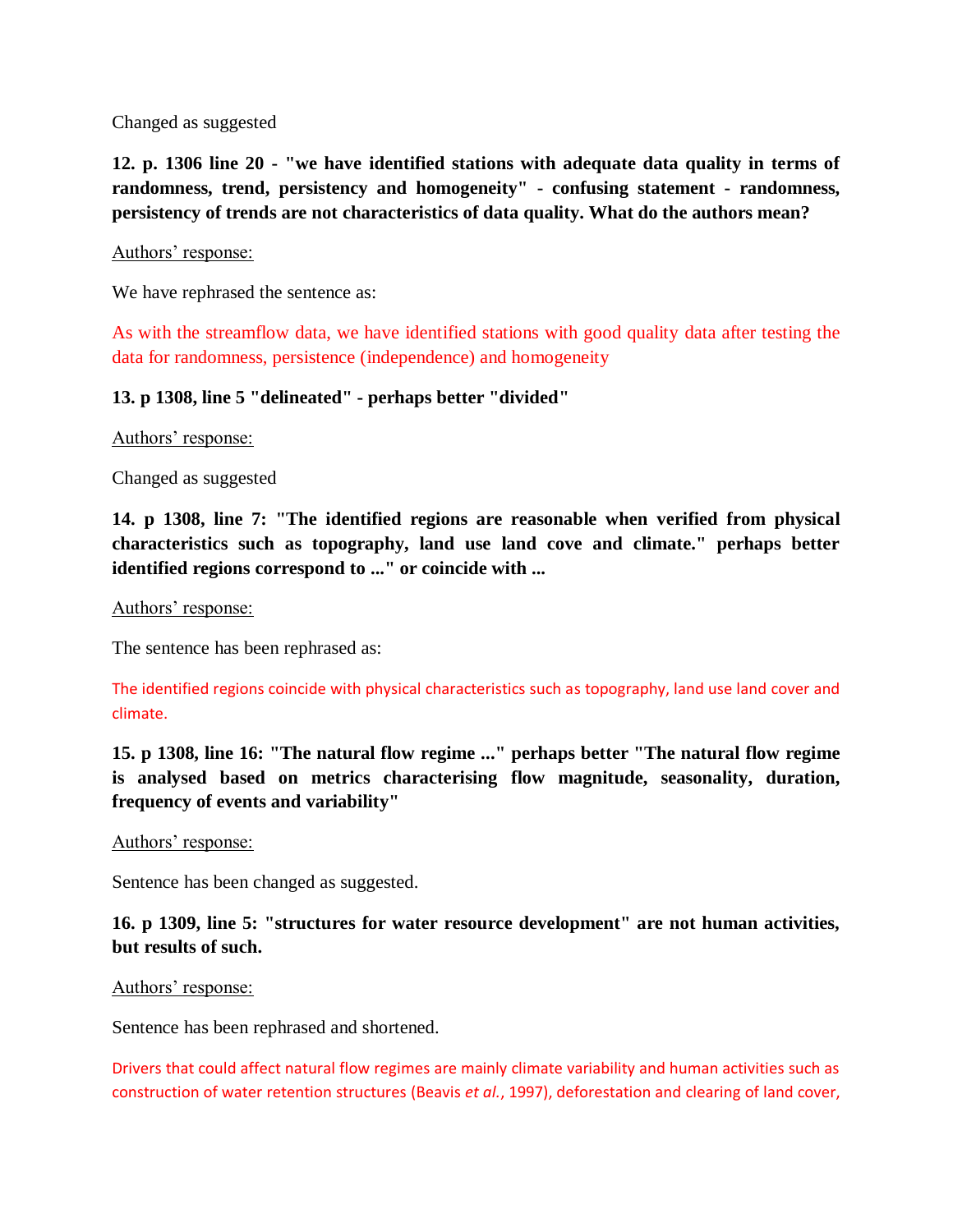expansion of agricultural land (Masih *et al.,* 2011), urbanisation and catchment change and increased abstraction of water for irrigation and industries, impoundment of water (Alemayehu *et al.*, 2007), and modification of the morphology of the riverine system (Van Steeter and Pitlick, 1998).

# **17. p 1309, line 16: "Monthly rainfall in the Omo-Ghibe basin is characterised in a dry season (October–May) and a wet season (June–September)." - could not get the meaning of this sentence, please rephrase.**

### Authors' response:

Thank you for comment; we have rephrased the sentences as:

Rainfall in the Omo-Ghibe basin is characterised by a dry season from October to May and a wet season from June to September

## **18. p 1310, line 10: "hereafter known as" perhaps better: "hereafter referred to as ..."**

## Authors' response:

Changed as suggested.

# **19. p 1311, line 13: "most of which significantly as shown by annual Flow Duration Curve" flow duration curve does not show significance of trend.**

## Authors' response:

In this paper trends in flow characteristics were analysed through trends in selected IHA parameters. As the flow duration curve aggregates flows over time it in itself can indeed not be used to detect trend. However, by dividing the period in to roughly two halves and analysing the FDC over the two periods we can see if there are any changes to the FDC that corroborate trends found in the other indicators. We have removed the sentence suggesting that trends were detected in the flow duration curves. Differences in the FDC between the two periods are discussed at the end of the paragraph.

# **20. p 1311, line 23: "These curves are developed for two 15yr periods (from 1970 to 1995 and 1996 to 2008)" - these periods are 26 years and 13 years respectively, not 15 years.**

## Authors' response:

We have corrected this in the manuscript. However, on suggestion of the first reviewer we have shortened the period over which the data was analysed, resulting in two periods of equal length of 13 years.

# **21. p 1311, line 29: "very few stations" - how many exactly**

Authors' response: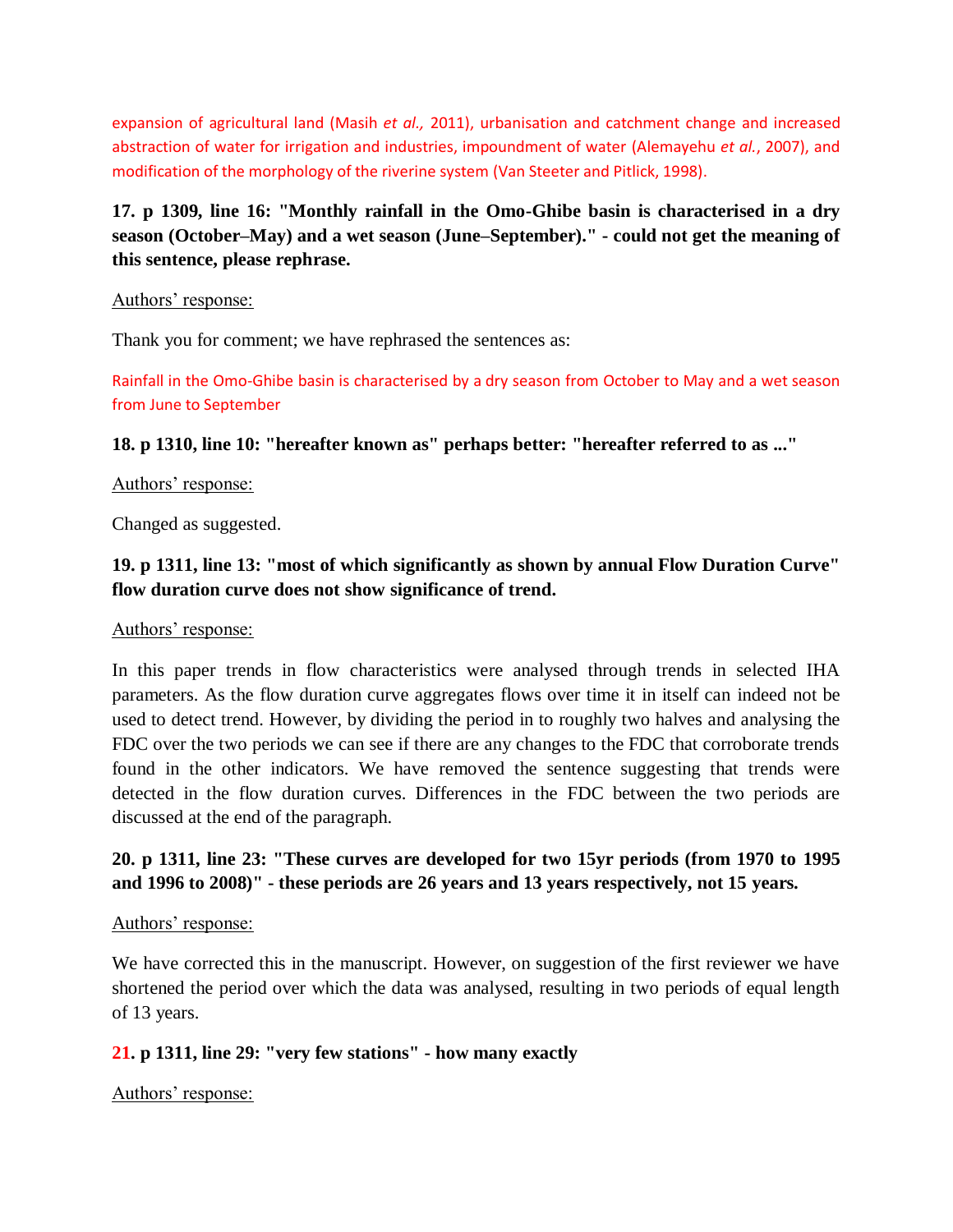Thank you for the comment, we have revised the manuscript as:

...trends are found to be significant at only two stations,...

**22. p 1312, line 6 "Indicators associated to frequency" - perhaps better: "indicators describing frequency"?**

Authors' response:

Changed as suggested.

### **23. p 1315, line 20 - there is no Fig. 9**

Authors' response:

We have corrected this; it should have been Fig. 6

**24. p 1315, line 20 "the correspondence of the pattern in the inflows to the variability of lake levels is clear." - No, not at all. There is very little correspondence in Fig. 6 between inflows, which are dominated by seasonality and do not show any visible trend, and lake levels, which are dominated by trend and show some seasonality.**

#### Authors' response:

This comment has been addressed in response to the general comment number 3. We now include the cumulative residual rainfall in Fig. 5 (see response to comment no. 3 above).

## **25. p 1318, line 24-25: Abbreviations are not explained. Perhaps should be introduced in line 14.**

### Authors' response:

Although these abbreviations have been defined earlier we have added them again here as suggested for clarity.

## **26. p. 1332 Table caption does not reflects that the table lists stations where trend is significant at 10%**

### Authors' response:

Thank you. On the suggestion of the  $1<sup>st</sup>$  reviewer, we have now omitted the 10 % significant test from Table 3. The revised table is included below.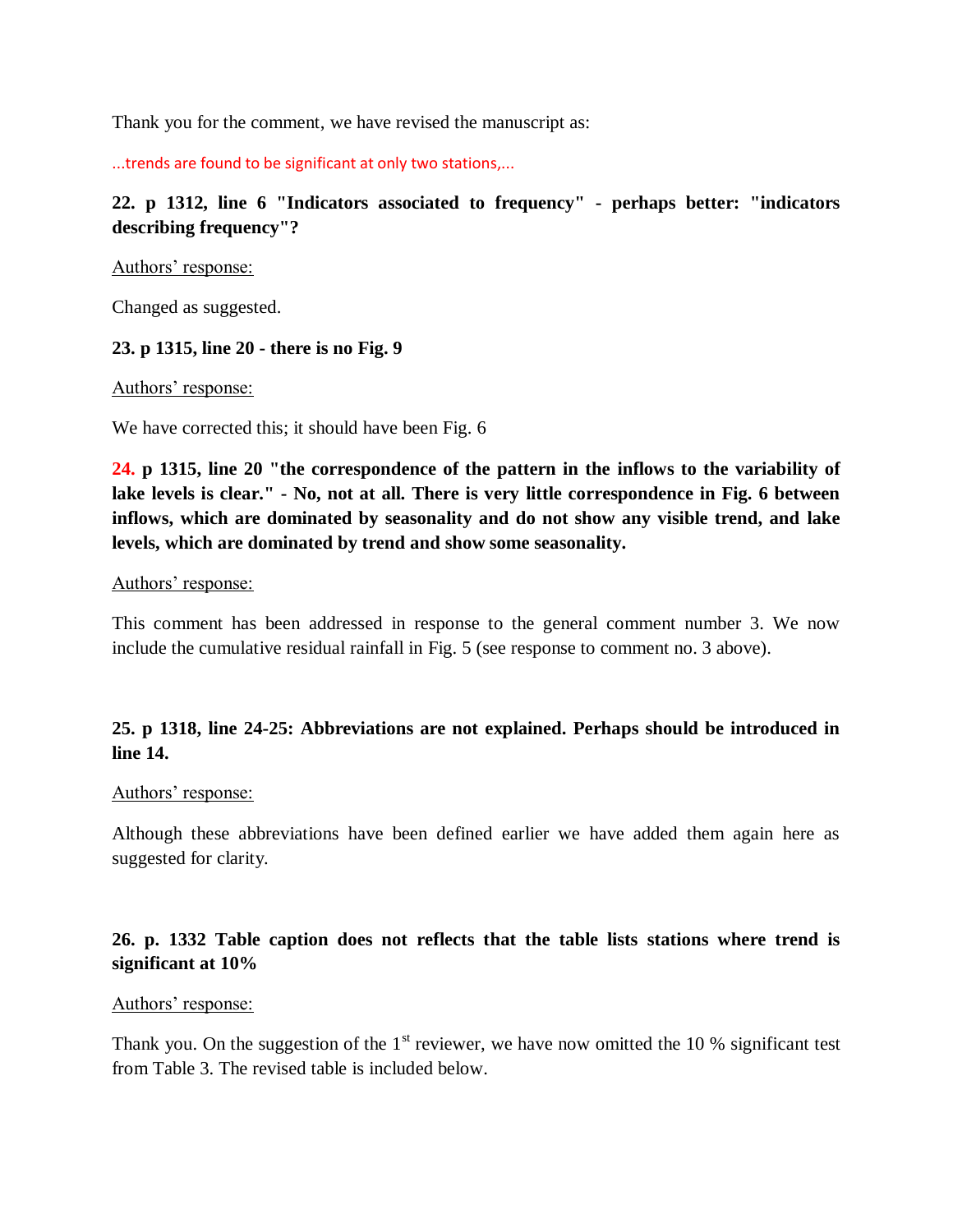**27. p. 1333 the column describing direction of trend is not really necessary, as the direction is indicated by the sign of Sen's slope. Also, significance could be indicated more conventionally by a \* or bold font**

#### Authors' response:

We have revised Table 4 as suggested by the reviewer.

**28. p. 1337 perhaps a small map of Africa with Ethiopia clearly marked could be added. Otherwise the map in the left-hand side of the figure is understandable only to those readers who are very familiar with the shape of Ethiopian borders.**

### Authors' response:

We have included a small African map with Ethiopian map in the revised manuscript. This is shown in Fig.1a below.

# **29. p. 1340 legend in figure a and b could be ordered (annual 1, annual2, dry1, dry2, wet1, wet2)**

#### Authors' response:

We have revised the legend as suggested as shown below (Fig 4).

# **30. p. 1341 - was there no rainfall in 2011-2013? If not, the fact that data for these years are not shown should be marked. Also, I would suggest adding moving averages rather than the means.**

### Authors' response:

The caption has been updated to reflect the lack of rainfall in the last two years. The means of dry season and wet season was added to show the extreme seasons above or below the means (drought or flood time) and if such extreme events may correspond to increased/decreased lake level. We have included the cumulative residual rainfall in the figure to show how these match the pattern in the lake levels. We do not believe the moving average of the rainfall add much clarity.

### **Reference**

Yue S, Pilon P. 2004. A comparison of the power of the t-test, Mann-Kendall and bootstrap tests for trend detection. Hydrological Sciences Journal 49:1–37.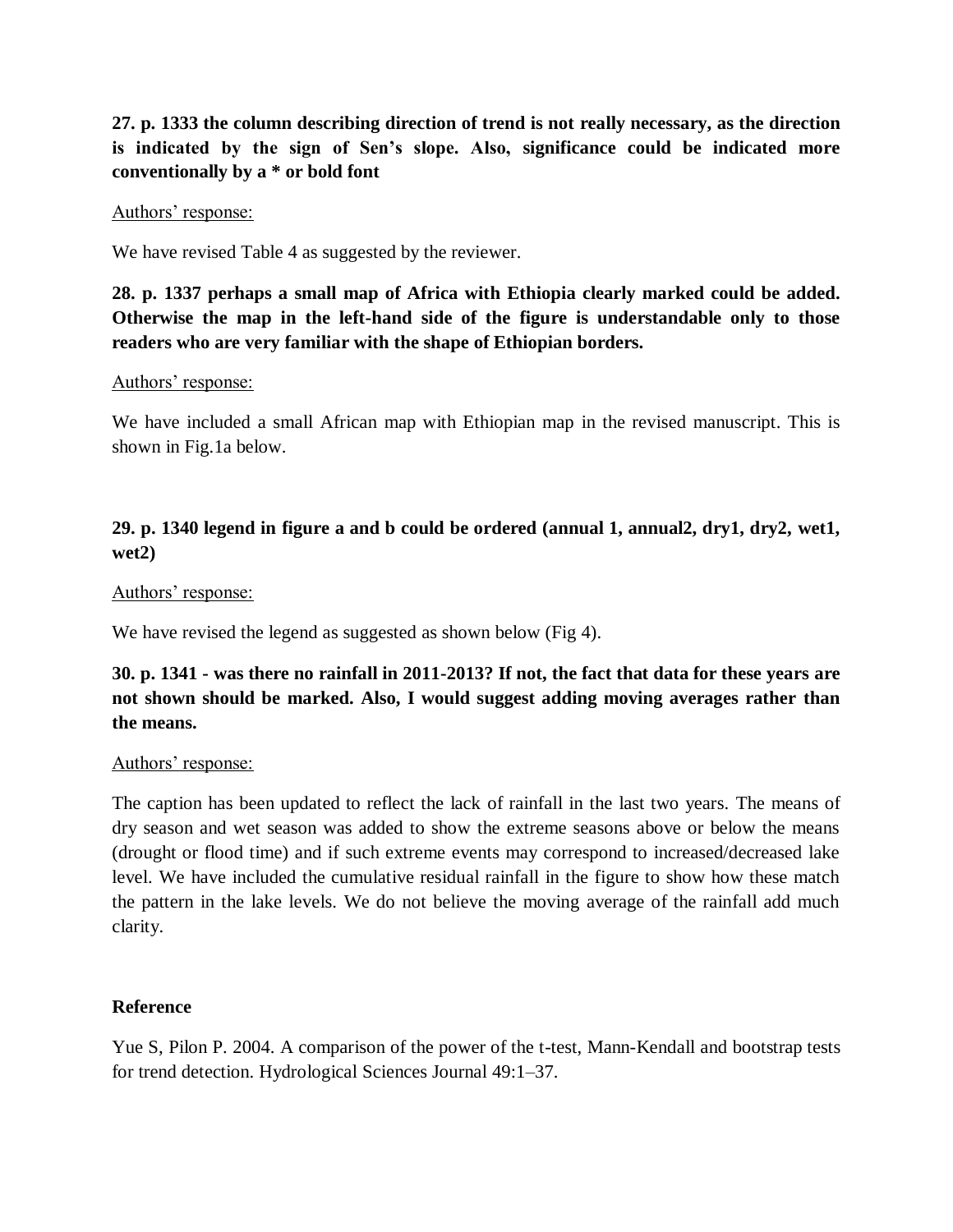Yue S, Wang CY. 2002. Applicability of pre-whitening to eliminate the influence of serial correlation on the Mann-Kendall test. Water Resources Research 38: WR000861.

Yue S, Pilon P, Phinney B, Cavadias G. 2002b. The influence of autocorrelation on the ability to detect trend in hydrological series. Hydrologic Processes 16: 1807–1829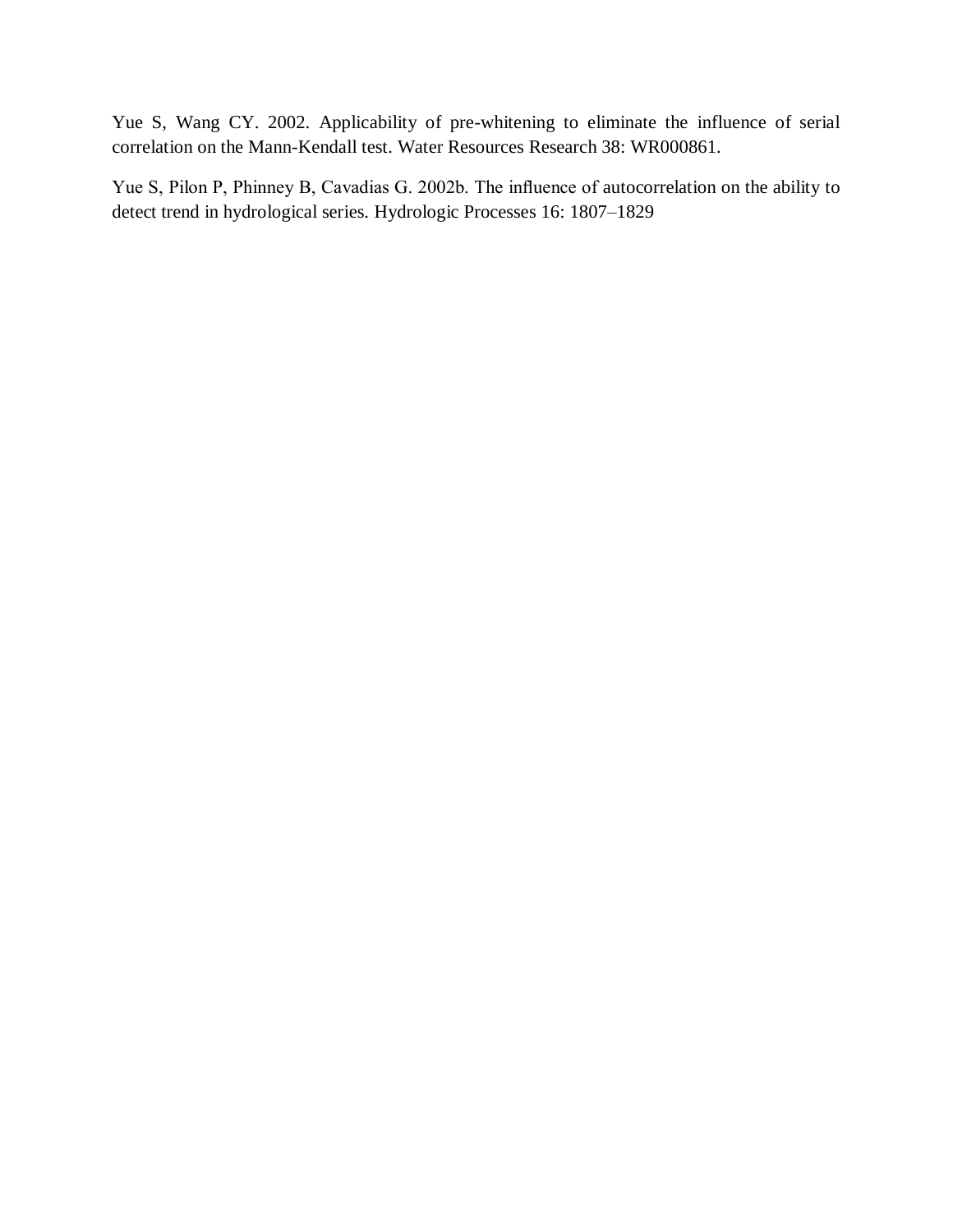



Fig.1 (a) Africa and Ethiopia map (MoWR, 2011), (b) Homogenous regions and gauging stations based on their length of record year and stations used for NFR analysis, rainfall and temperature stations, (c) NFR trend of dry and wet season (sign. increase dry is for significant increase dry season flow; insign. decrease wet season is for insignificant decrease wet season flow).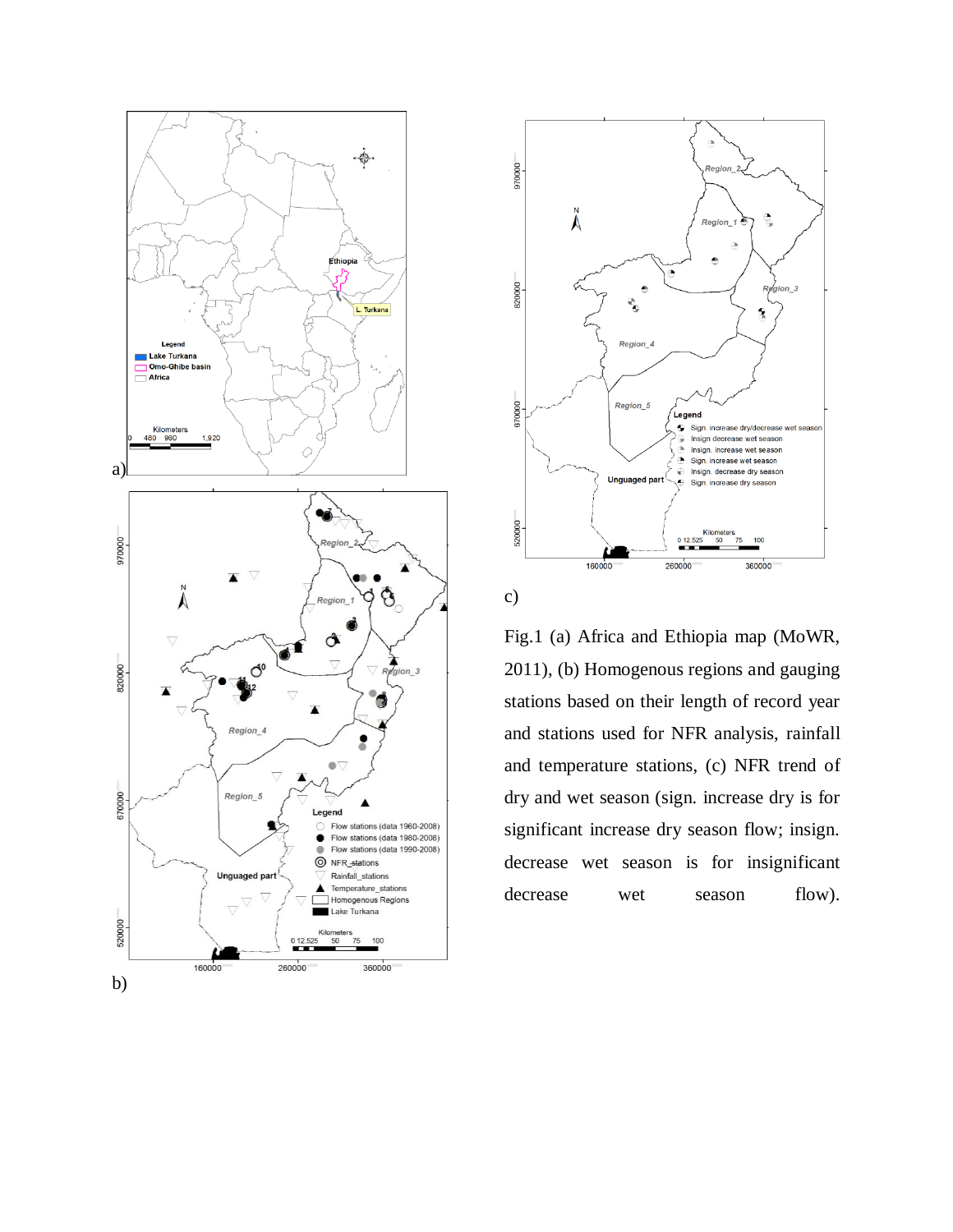

Fig. 4. (a) and (b) Flow duration curves for gauging stations used in the analysis, for Annual, Dry and Wet months change over two periods before 1995 (Annual1) and after 1995 (Annual2)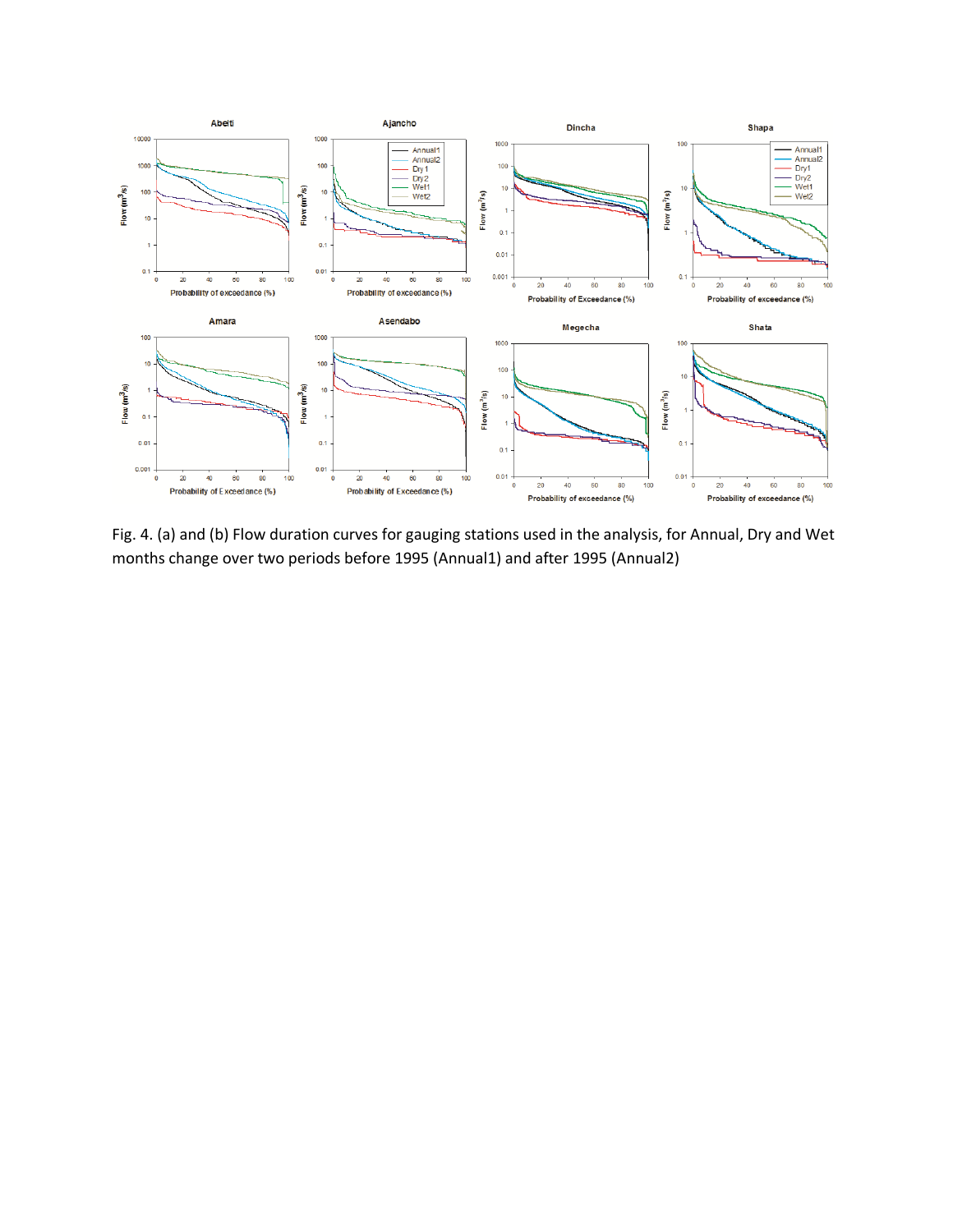

Fig. 5 (a) Lake Turkana water level fluctuation from late 1992 to early 2012 derived from altimetry data and Omo-Ghibe basin areal rainfall. Areal rainfall is averaged for the dry (black) and wet season (red), with the mean rainfall for each season shown as a horizontal black/red line for the dry season and wet season respectively. The areal monthly cumulative rainfall departure in the Omo-Ghibe basin is shown in blue.